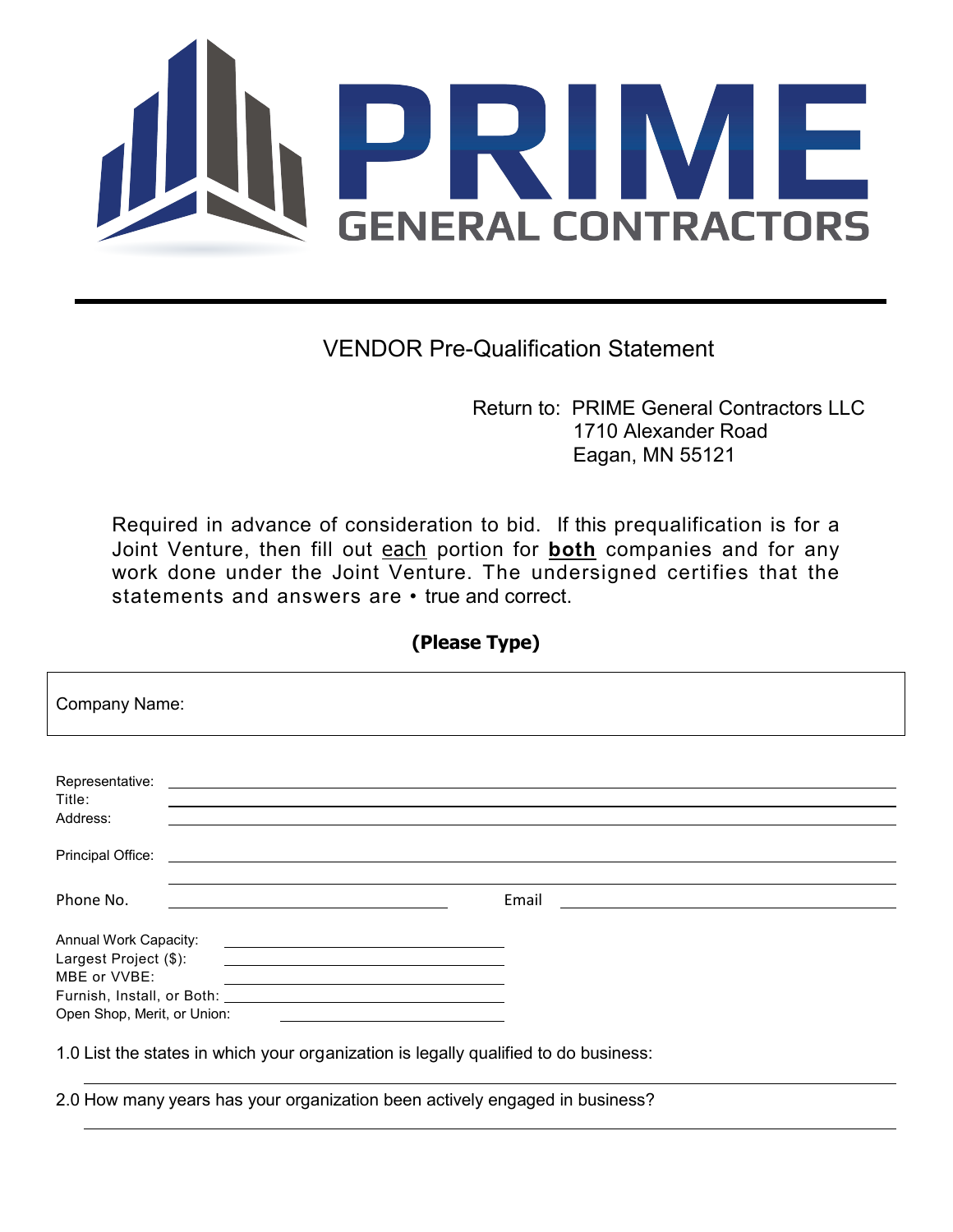## 3.0 Check the trades that currently cover their performance of your work.

| 0101 | <b>Professional Services</b>         | 0333 | Concrete Post Tensioned                |
|------|--------------------------------------|------|----------------------------------------|
| 0102 | Testing and inspection               | 0336 | Gunite/Pressure injected Grout         |
| 0105 | Surveyors/Layout Engineers           | 0343 | Concrete - Ready Mix                   |
| 0111 | CPM Schedule                         | 0350 | Specially Finished Concrete            |
| 0112 | Photography                          | 0355 | <b>Installation Equipment/Services</b> |
| 0131 | Security                             | 0386 | Precast Concrete Arch, Panel           |
| 0132 | <b>Fuel Delivery</b>                 | 0387 | Precast Structural Concrete            |
| 0133 | Welding                              | 0390 | Concrete Finishing                     |
| 0134 | <b>Trash Removal</b>                 | 0395 | Poured Roof Deck                       |
| 0140 | Clean-Up                             | 0397 | <b>Cementitious Decking</b>            |
| 0161 | Safety Equipment                     |      |                                        |
| 0165 | Tools and Equipment                  | 0401 | Masonry                                |
| 0171 | Hauling, Trucking                    | 0410 | Acid Brick Floors/Refractories         |
| 0190 | <b>Temporary Facilities</b>          | 0415 | Masonry Accessories/Suppliers          |
| 0191 | Asbestos Removal                     | 0420 | Restoration and Clean                  |
| 0192 | Office Supplies and Equipment        | 0440 | <b>Cut Stone Suppliers</b>             |
| 0193 | <b>Building Supply</b>               |      |                                        |
|      |                                      | 0501 | <b>Structural Steel Fabrication</b>    |
| 0207 | Demolition                           | 0502 | <b>Structural Steel Erection</b>       |
| 0219 | Earthwork                            | 0520 | Open-Web Joists-Fabrications           |
| 0220 | Clearing and Grubb                   | 0534 | Metal Decking                          |
| 0225 | Pest Control                         | 0545 | Miscellaneous Steel Fabricate          |
| 0237 | Dewatering                           | 0553 | <b>Construction Castings</b>           |
| 0240 | Subsurface Exploration               | 0560 | <b>Ornamental Metals</b>               |
| 0243 | Piling, Sheeting and Shoring         |      |                                        |
| 0250 | Caissons                             | 0600 | Rough Carpentry                        |
| 0262 | <b>Site Utilities</b>                | 0610 | Framing                                |
| 0271 | Asphalt Paving                       | 0620 | Penalized Roof Glulam                  |
| 0272 | Curbs & Gutters/Site Concrete        | 0630 | <b>Interior Ornamental Panels</b>      |
| 0276 | Road and Parking Appr                | 0640 | Heavy Timber Construction              |
| 0277 | MNDOT Maint. of Traffic Bridge/Road  | 0660 | Millwork and Cabinetwork               |
| 0280 | Site Improvements                    |      |                                        |
| 0285 | Fence Work                           | 0710 | Waterproofing and Dampproofing         |
| 0287 | Lawns and Planting                   | 0720 | <b>Building Insulation</b>             |
| 0290 | Landscaping                          | 0725 | Fireproofing                           |
| 0291 | Marine Work                          | 0737 | Metal Siding/Panel-Suppliers           |
| 0292 | Tunneling                            | 0738 | Metal Siding/Panel-Erectors            |
| 0293 | Railroad Work                        | 0750 | Membrane (Built-Up) Roofing            |
|      |                                      | 0755 | Foam Roofing                           |
| 0310 | Concrete Access./ Forms              | 0760 | Flashing/Sheet Metal Work              |
| 0315 | Concrete Formwork Only               | 0780 | Roof Accessories                       |
| 0316 | Concrete Construction - Struct.      | 0781 | Shingles and Roofing Tiles             |
| 0317 | Concrete Construction - Slabs (Only) | 0786 | Preformed Roofing and Siding           |
| 0318 | Concrete Construction - Other        | 0787 | Skylights                              |
| 0320 | Tilt-Up Construction                 | 0790 | Caulking and Sealants                  |
| 0324 | Concrete Reinforce. - Fab.           |      |                                        |
| 0330 | Concrete Reinforce - Setting         |      |                                        |
| 0331 | Conc. Sawcut/ Core/ Joint Supplier   |      |                                        |
|      |                                      |      |                                        |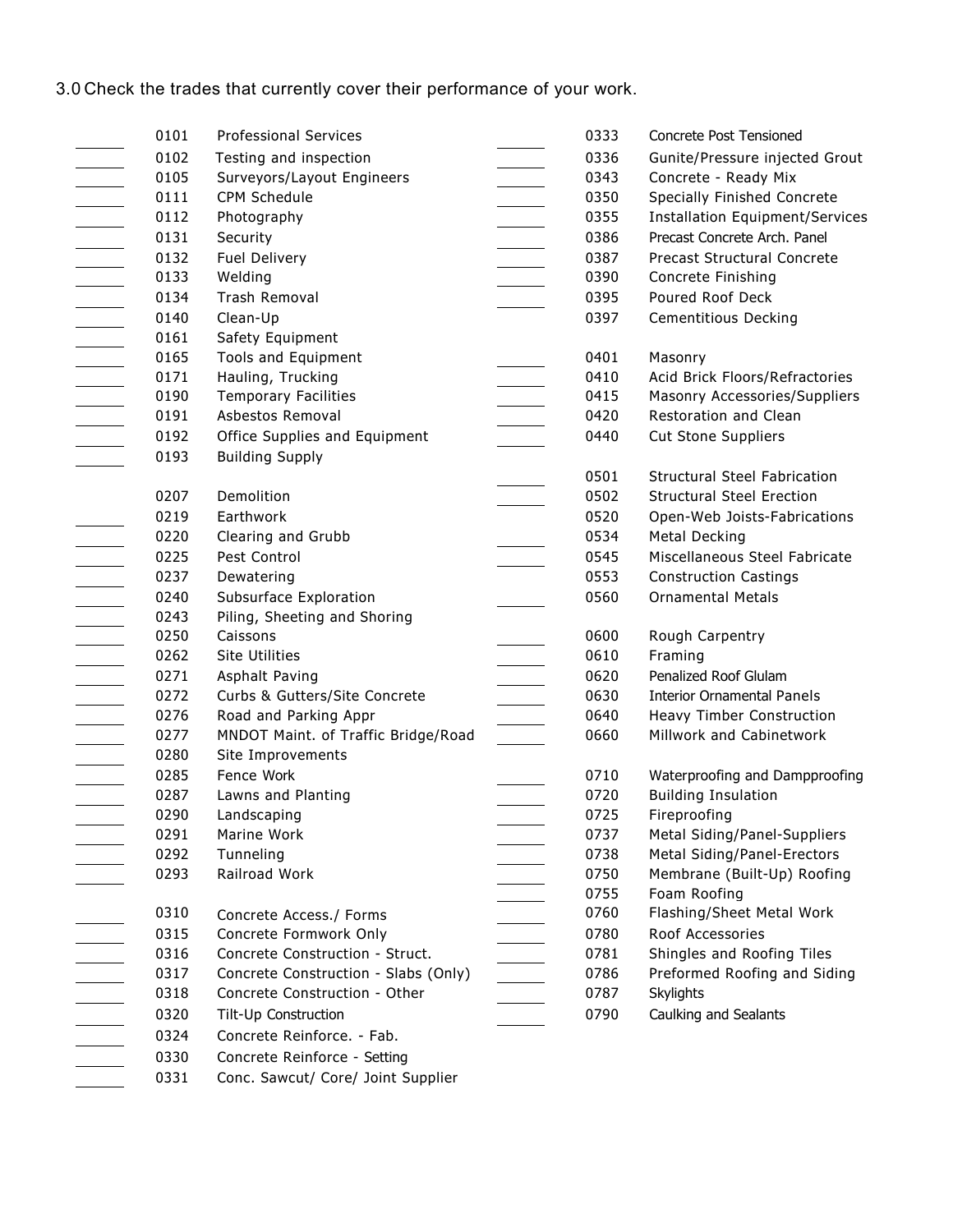| 0801 | <b>Hollow Metal Doors and Frames</b> | 1117 | Waste Handling                       |
|------|--------------------------------------|------|--------------------------------------|
| 0805 | Special Metal Doors and Frames       | 1119 | Detention Equipment                  |
| 0810 | Wood Doors                           | 1120 | Water Sup. & Treatment Equip.        |
| 0815 | Plastic Doors and Windows            | 1126 | Residential Equipment                |
| 0823 | Overhead and Miscellaneous Doors     | 1130 | Fluid Waste Disposal Equip.          |
| 0837 | <b>Steel Windows</b>                 | 1141 | Food Service Equipment               |
| 0838 | Aluminum Windows                     | 1145 | Refrigeration Equipment              |
| 0846 | Sliding Fire Door                    | 1147 | Dark Room Equipment                  |
| 0850 | Finish Hardware                      | 1150 | Gymnasium Equipment                  |
| 0875 | Glass, Glazing and Storefront        | 1160 | Laboratory Equipment                 |
| 0880 | Curtainwall System                   | 1170 | Miscellaneous Equipment              |
|      |                                      | 1175 | Service Station Equipment            |
| 0901 | Plaster, Stucco, Dryvit              | 1190 | <b>Education Equipment</b>           |
| 0910 | Gypsum Drywall                       |      |                                      |
| 0920 | Ceramic-Quarry Tile-Terrazzo         | 1211 | <b>Blinds and Shades</b>             |
| 0950 | <b>Acoustical Treatment</b>          | 1212 | Carpets and Mats                     |
| 0960 | Wood Flooring                        | 1215 | Cabinets and Furniture               |
| 0963 | Wood Block Industrial Floors         | 1270 | Seating                              |
| 0970 | Resilient Flooring                   |      |                                      |
| 0971 | Carpet Floor                         | 1301 | Computer Floors                      |
| 0975 | Special Flooring                     | 1305 | <b>Prefabricated Structures</b>      |
| 0980 | <b>Special Coatings</b>              | 1375 | Special Chimney Construction         |
| 0985 | Painting/Wall Covering               | 1380 | Storage Vaults                       |
| 0990 | Painting-Bridge                      | 1390 | Miscellaneous Special Constr.        |
|      |                                      |      |                                      |
| 1002 | <b>Toilet Compartments</b>           | 1401 | Dumbwaiters                          |
| 1010 | <b>Demountable Partitions</b>        | 1405 | <b>Elevators and Escalators</b>      |
| 1015 | <b>Retractable Partitions</b>        | 1415 | Hoists and Cranes                    |
| 1020 | Lockers                              | 1440 | Conveyers                            |
| 1021 | Louvers & Grilles                    |      |                                      |
| 1024 | <b>Toilet Accessories</b>            | 1500 | Mechanical                           |
| 1030 | Miscellaneous Specialties            | 1510 | HVAC/Sheetmetal Work                 |
| 1035 | Flagpoles                            | 1525 | <b>Mechanical Insulation</b>         |
| 1040 | Signs and ident. Devices             | 1540 | Plumbing                             |
| 1065 | <b>Scales</b>                        | 1550 | Fire Protection                      |
| 1095 | Waste Disposal Units                 | 1565 | Refrigeration                        |
|      |                                      | 1580 | Sheetmetal                           |
| 1101 | <b>Bank Equipment</b>                | 1581 | Testing Balancing and Adjusting      |
| 1106 | <b>Hospital Equipment</b>            | 1590 | <b>Mechanical System Controls</b>    |
| 1107 | <b>Musical Equipment</b>             |      |                                      |
| 1109 | Theater Equipment                    | 1600 | <b>Electrical Contractors</b>        |
| 1113 | Audio/Visual Equipment               | 1610 | <b>Electrical Equipment Supplier</b> |
| 1115 | Parking Equipment                    | 1650 | <b>Electrical Lighting</b>           |
| 1116 | Loading Dock Equipment               | 1660 | <b>Electrical Special Systems</b>    |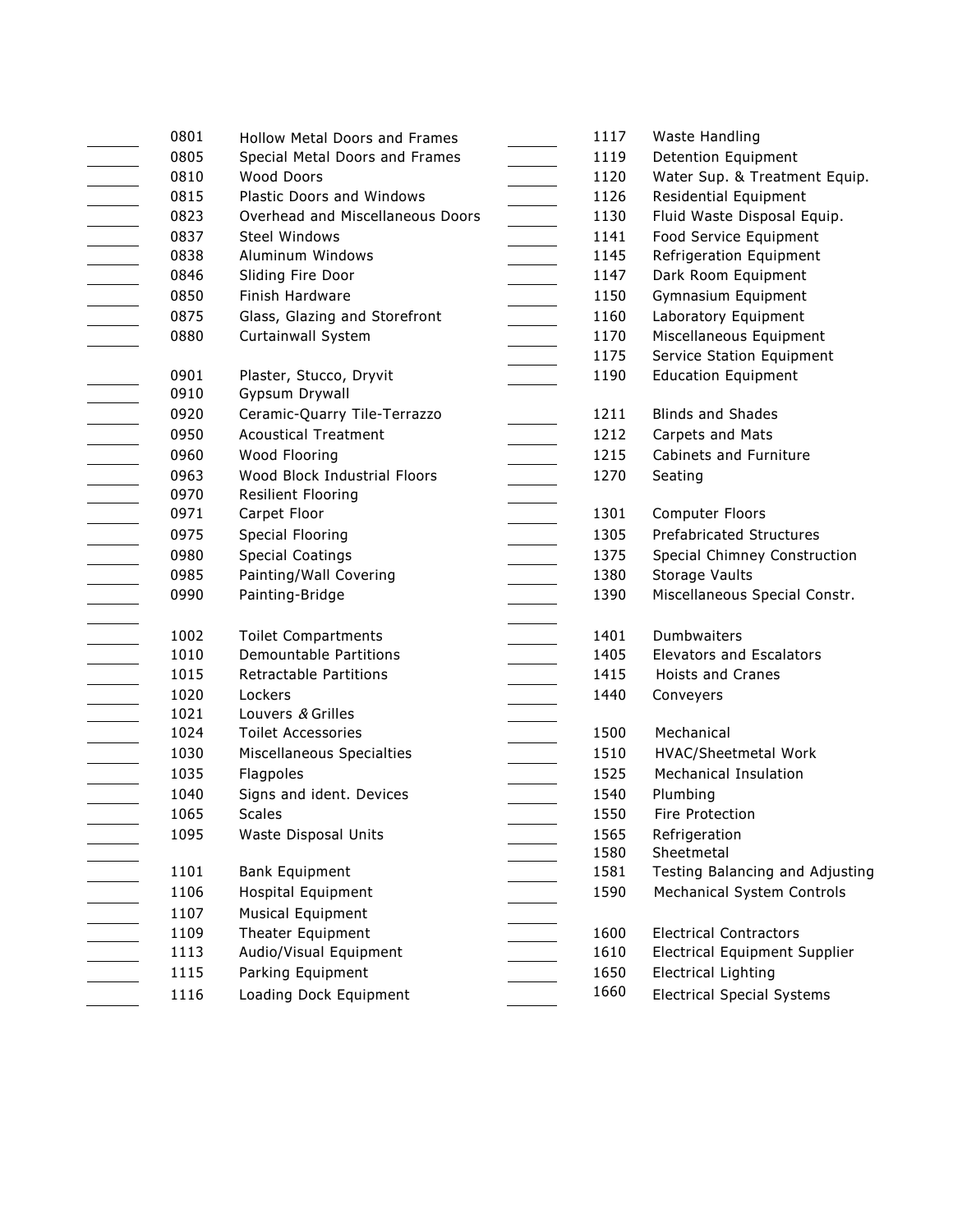4.0 List the address and phone numbers of your branch offices:

| 5.0 List any union trade agreements you presently have in effect. Are all your union benefits current?                                                                                                                                                                                                                                     |
|--------------------------------------------------------------------------------------------------------------------------------------------------------------------------------------------------------------------------------------------------------------------------------------------------------------------------------------------|
| 6.0 Are you a subsidiary of another company? If yes please list                                                                                                                                                                                                                                                                            |
|                                                                                                                                                                                                                                                                                                                                            |
| 8.0 Total Current Number of Full Time Employees:<br>Total Peak Number of Employees Over the Last Three Years: ______                                                                                                                                                                                                                       |
| 9.0 List the construction experience of the principal individuals of your organization, and those that you<br>are going to place on the project. (Resumes are required)                                                                                                                                                                    |
| 10.0 Have you ever failed to complete any work awarded to you? If so, note what, when. where, and why.                                                                                                                                                                                                                                     |
| 11.0 Have you ever performed work for $\hat{U} \hat{U} \hat{U} \hat{O} \hat{O} \hat{O}$ and $\hat{O}$ and $\hat{O}$ and $\hat{O}$ and $\hat{O}$ and $\hat{O}$ and $\hat{O}$ and $\hat{O}$ and $\hat{O}$ and $\hat{O}$ and $\hat{O}$ and $\hat{O}$ and $\hat{O}$ and $\$<br>names, work locations, work performed and PRIME representative. |
| 12.0 Bank references: (name, address and phone number)                                                                                                                                                                                                                                                                                     |
| 13.0 If your firm is a minority or woman-owned firm, list all locations in which you are certified and<br>the certification numbers.                                                                                                                                                                                                       |
| 14.0 Do you foresee any problems with either labor or material availability, which would prevent from<br>expeditiously performing your work within the time frames required?                                                                                                                                                               |
| 15.0 Do you foresee any problems performing work in conformance with the Davis-Bacon Act?                                                                                                                                                                                                                                                  |

16.0 Does your firm have in-house auto cad capabilities for coordination drawings?